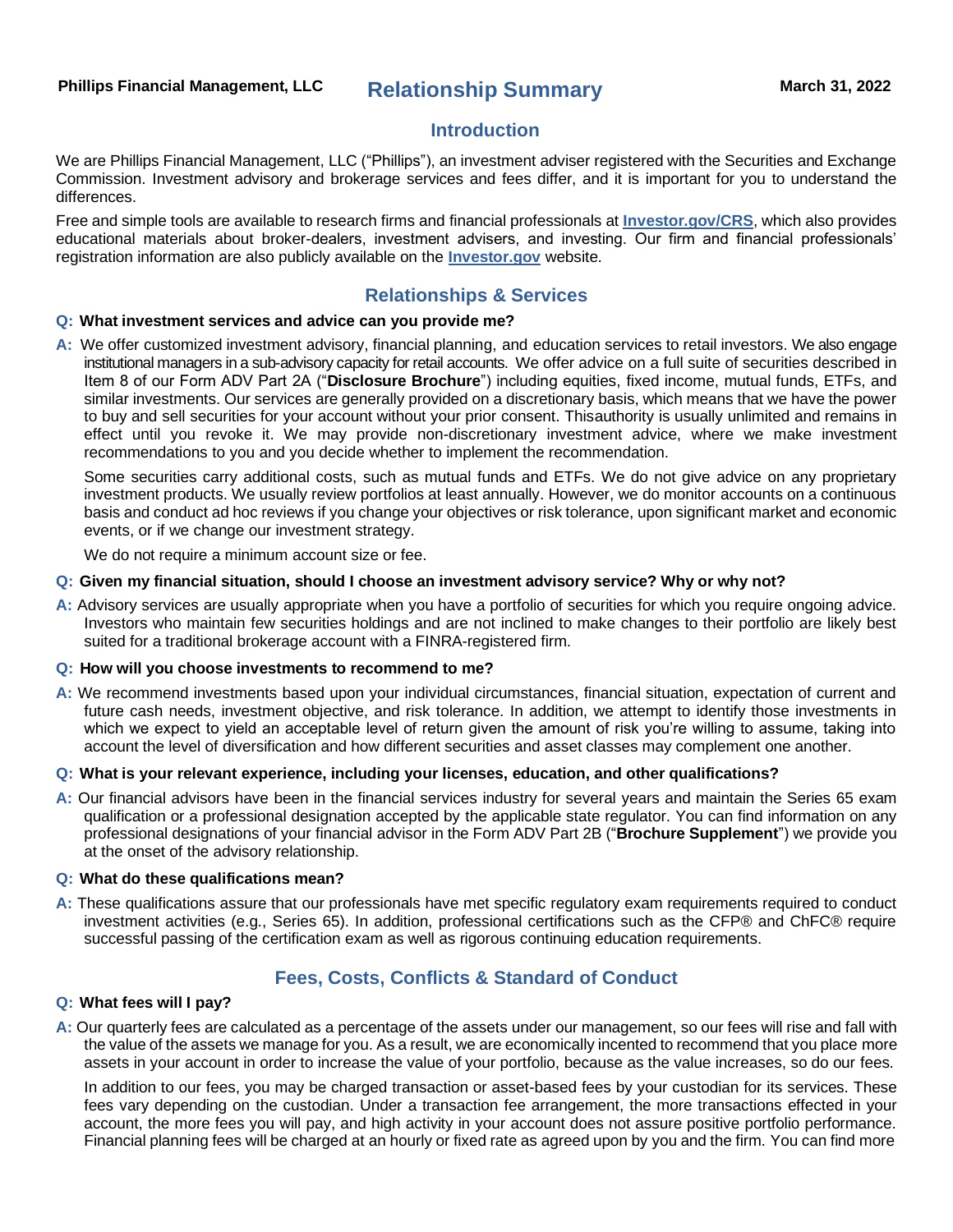information about our fees and costs under Item 5 of our Disclosure Brochure, available at **[Investor.gov/CRS](https://www.investor.gov/CRS)**.

#### Q: Help me understand how these fees and costs might affect my investments. If I give you \$10,000 to invest, how **much will go to fees and costs, and how much will be invested for me?**

**A:** We charge asset-based fees, so our fees are calculated as a percentage of the value of your portfolio we manage. For example, a \$10,000 investment at a 1.25% annual fee results in an annual deduction of \$125 from your portfolio (meaningonly \$9,875 ends up invested). This means that it will take longer for you to realize positive returns than if no fees werecharged. In this example, if you generated a 3% return, your net return would be 1.75%. Assuming nothing changes, it could take 18 months to realize a \$300 return on your \$10,000 investment.

You will pay fees and costs whether you make or lose money on your investments. Fees and costs will reduce any amount of money you make on your investments over time. Please make sure you understand what fees and costs you are paying.

#### **Q: What are your legal obligations to me when acting as my investment adviser? How else does your firm make money and what conflicts of interest do you have?**

- **A:** *When we act as your investment adviser*, we have to act in your best interest and not put our interests ahead of yours. At the same time, the way we make money creates some conflicts of interest. You should understand and ask us about these conflicts, because they can affect the investment advice we provide. Here is an example to help you understand what this means.
	- Certain Phillips professionals are associated with affiliate insurance agencies, Phillips Financial Services and Phillips Benefits Advisors, which creates conflicts of interest regarding compensation and time allocated to selling insurance.

### **Q: How might your conflicts of interest affect me, and how will you address them?**

**A:** Conflicts of interest can incentivize us to put our interests ahead of yours. We manage these conflicts through disclosures and employing supervision procedures to ensure our financial advisors are acting in your best interest. If a financial advisor has outside business activities, it will be disclosed in their Brochure Supplement. Please see Items 10,11, and 14 of our Disclosure Brochure as well as your financial advisor's Brochure Supplement for additional information about conflicts of interest.

### **Q: How do your financial professionals make money?**

**A:** Our advisors are paid a percentage of the fees collected from our clients. As a result, we are incentivized to recommend that you add additional assets to your account.

# **Disciplinary History**

### **Q: Do you or your financial professionals have legal or disciplinary history?**

**A:** No. You can visit Investor.gov/CRS for a free and simple search tool to research our firm and our financial professionals..

### **Q: Who is my primary contact person?**

# **Additional Information**

**A:** Your Phillips financial advisor will be your primary point of contact. However, administrative requests may be handled by an administrative assistant or client service professional.

### **Q: Is he or she a representative of an investment adviser or a broker-dealer?**

**A:** None of our professionals are registered with a FINRA broker-dealer. All investment professionals are licensed with Phillips as investment adviser representatives.

### **Q: Who can I talk to if I have concerns about how this person is treating me?**

**A:** In the event you have issues to be addressed, you may contact Ms. Jennifer MacAleese at 260-420-7732 or by email to [jennifer@1phillips.com.](mailto:jennifer@1phillips.com)

**You can find additional information about our investment advisory services at [Investor.gov/CRS. Y](https://www.investor.gov/CRS)ou may also request a printed copy of this Client Relationship Summary by contacting Jo Mejia at 260-420-7732 or via email to [phillips@1phillips.com.](mailto:phillips@1phillips.com)**